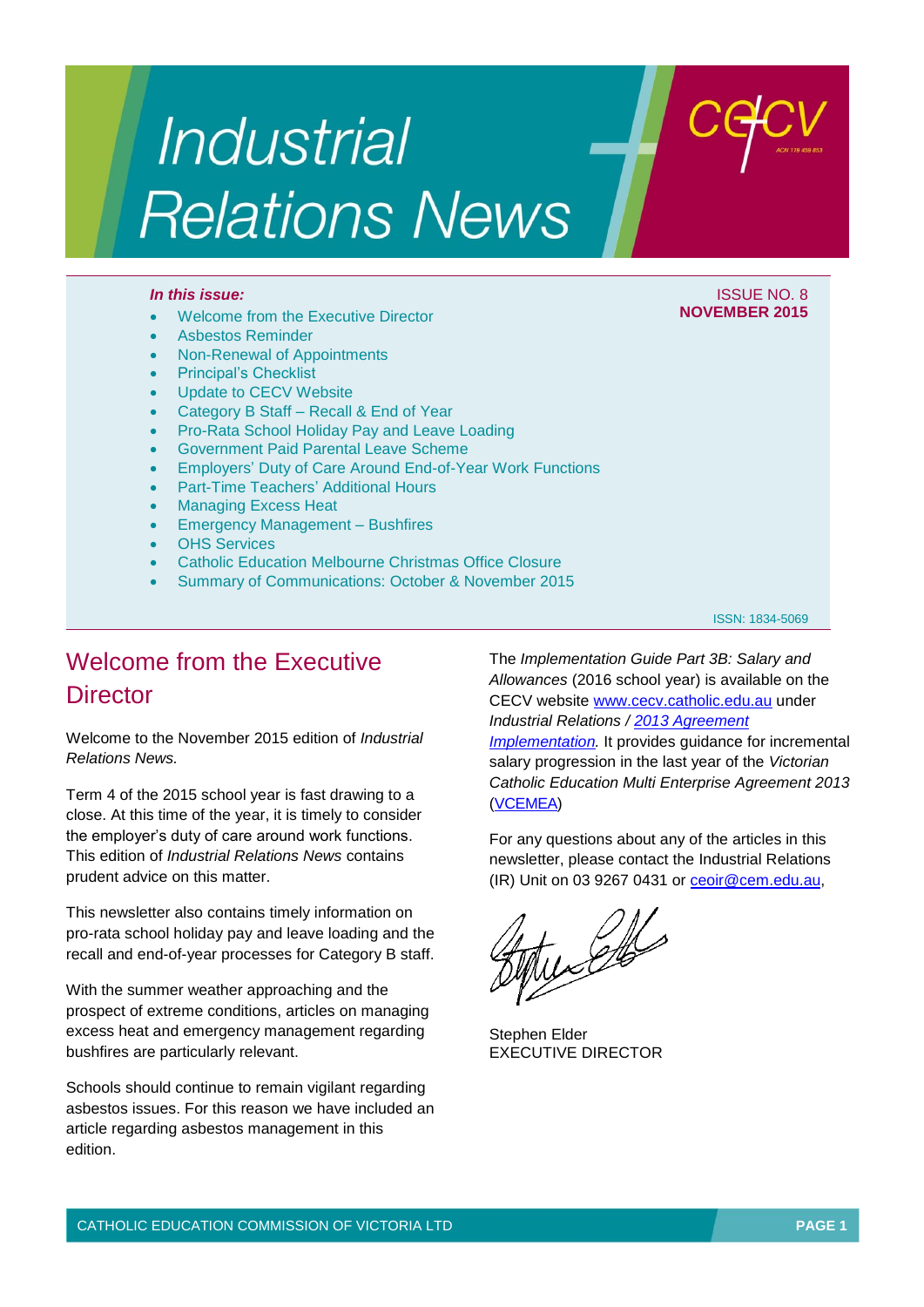### Asbestos Reminder

Asbestos management may be an issue in schools built before 2004.

Schools can manage asbestos by:

- ensuring all asbestos has been clearly identified by a competent asbestos consultant
- keeping the asbestos consultant's report easily accessible
- developing an asbestos register that includes:
	- the location and type of the asbestos (consider using photos, diagrams or building plans to assist in accurate position identification)
	- o the nature of the asbestos (friable or non-friable)
	- o the condition of the asbestos
	- o any work activities that may affect or cause damage or deterioration to the asbestos.
- providing access to the asbestos register for staff and contractors (such as electricians, plumbers, maintenance staff, builders, painters and carpenters)
- reviewing and updating the asbestos register every five years – or earlier, if asbestos products have been removed, enclosed or sealed or additional products discovered.

Further information and assistance on how to manage asbestos can be obtained from an IR Unit OHS Officer.

Templates and examples of a completed asbestos register can be found in the [Asbestos Guidelines](http://web.cecv.catholic.edu.au/vcsa/ohands/guidelines/asbestos.html) on the [CECV website](http://www.cecv.catholic.edu.au/default.htm) under *Industrial Relations / Occupational Health and Safety / Occupational Health and Safety Guidelines.* 

### Non-Renewal of Appointments

#### *Notice for fixed-term employees (clause 11.2(f))*

If a principal is not going to immediately re-employ or extend the contract of a fixed-term employee whose contract period will expire, then the principal **must**, not less than seven calendar weeks (including school holidays) prior to the expiry date, issue the employee with a letter advising them that their employment is terminating.

If a principal fails to issue this letter, then the employee is entitled to be paid an amount equal to their ordinary wages for any part of the seven weeks notice not given.

### *Fixed-term employees and ongoing vacancies* **(clause 11.2(e))**

Where an ongoing position is advertised at a school, the principal must provide each suitably qualified fixed-term employee at the school with notice of the ongoing vacancy in writing. Written notice can be provided by attaching a copy of the advertisement to a letter to the employee or by sending an email to the employee attaching the advertisement.

If a suitably qualified fixed-term employee at the school applies for the ongoing vacancy, the employee must be interviewed for the position. Any subsequent appointment to the ongoing position should be based on an assessment as to who is most suitably qualified and suited to the position.

### *Positions of Leadership (POL) – end of tenure* **(clause 58.4)**

Where an employee's position of leadership is not going to be renewed, the employee must be provided with not less than seven calendar weeks notice prior to the end of the appointment.

If the principal does not provide seven weeks notice of the termination of the POL, then the employee should continue to receive the POL allowance for any part of the seven weeks notice not given.

Although such notice is not required to be provided in writing, it is recommended that principals provide written notice in these circumstances.

#### *Deputy principal – non-renewal* **(clause 54.5)**

Although there is no prescribed notice period and no requirement to put the notice in writing, it is good practice that principals provide written notice of seven weeks where possible.

[Template Letters](http://web.cecv.catholic.edu.au/vcsa/lettersofappointment/instructions.html) for non-renewal of appointments can be found on the [CECV website](http://www.cecv.catholic.edu.au/default.htm) under *Industrial Relations / Template Letters*.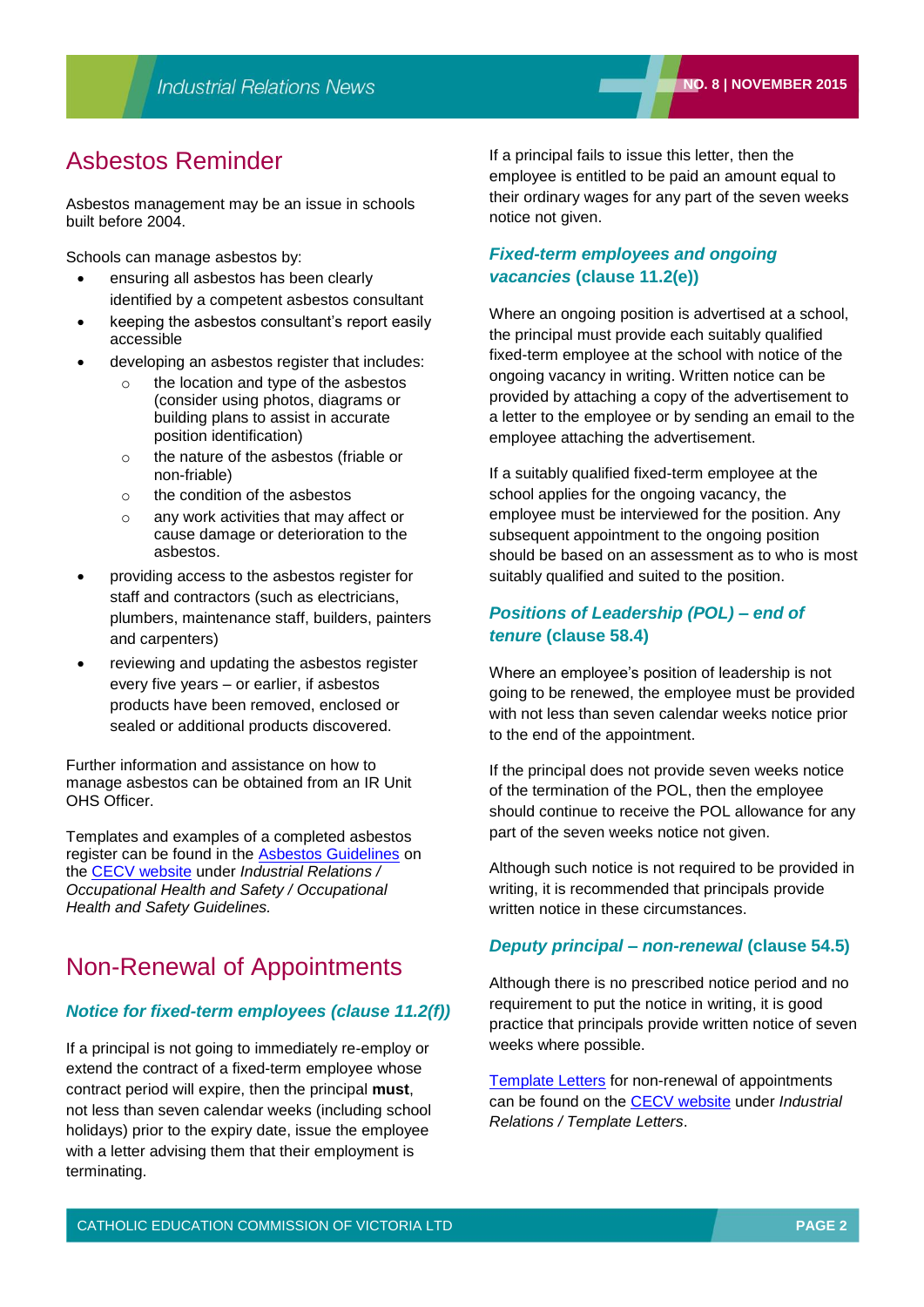### Principal's Checklist

A checklist identifying the key practical industrial issues in preparation of the 2016 school year is provided for schools on the [CECV website](http://www.cecv.catholic.edu.au/default.htm) under *[VCEMEA 2013 Implementation Update](http://web.cecv.catholic.edu.au/vcsa/Implementation_Guidelines/Implementation%20Updates/VCEMEA_implementation_and_checklist_2015.pdf)*

#### *Induction*

Schools must provide induction to all newly appointed employees upon their commencement of employment. The program must include:

- materials relevant to the ethos of the school
- provision of and training on school policy and procedures documents
- identification of lines of support and contact persons
- salary assessment information.

#### *Salary assessments – teaching staff*

Teachers on appointment to fixed-term or relieving contracts should have a salary assessment at the commencement of each new contract.

Teachers may be required to provide evidence of previous teaching experience (outside Victorian Catholic education) or additional qualifications gained at Master's level (or its equivalent) or higher.

Schools are reminded that the Salary Assessment Calculator is available on the CEVN website [http://cevn.cecv.catholic.edu.au](http://cevn.cecv.catholic.edu.au/) under *Staffing & IR / About Staffing and IR / Salary Assessment* to assist schools with the commencement salary for teachers. Further information can also be found under the [Salary Assessment Guidelines](http://www.cecv.catholic.edu.au/vcsa/SalAssess/Salary_Assessment_Guidelines.pdf) document available on the [CECV website](http://www.cecv.catholic.edu.au/default.htm) under *Industrial Relations / Salary Assessments*.

#### *Salary assessments – non-teaching staff*

During the 2016 school year, there are no scheduled pay increases in February or August 2016. However, structural changes will affect the classification for primary school principals, education support employees and school services officers from 1 May 2016. It is important that salary tracker tables in the Agreement Implementation Guide [Part 3B](http://web.cecv.catholic.edu.au/vcsa/Implementation_Guidelines/Salary_Implementation/Part_3_B.pdf) are used to ensure that the correct classification and salaries

are implemented for all staff covered by the [VCEMEA](http://www.cecv.catholic.edu.au/vcsa/Agreement_2013/VCEMEA_2013.pdf) during the 2016 school year. The use of the tables in the Guide will also minimise instances of both under and overpayment of employees covered by the [VCEMEA.](http://www.cecv.catholic.edu.au/vcsa/Agreement_2013/VCEMEA_2013.pdf)

#### *Letters of appointment*

A letter of appointment is necessary at the start of every contract.

Ongoing staff members should be given a letter of appointment at the start of their appointment. There is no need to give ongoing staff members a new letter of appointment every year. However, if there is a significant change to a staff member's role, they should be given a letter regarding the variation to their contract.

Fixed-term and casual relieving employees should be given a letter of appointment at the start of every contract. For emergency teachers or casual employees, the best practice is to give each employee on your casual or emergency list a letter that outlines the terms and conditions of employment that apply to them when they are employed at your school. For practical reasons, it is not expected that a new letter of appointment is to be signed for casual employees.

[Template Letters](http://web.cecv.catholic.edu.au/vcsa/lettersofappointment/instructions.html) of appointment can be found on the [CECV website](http://www.cecv.catholic.edu.au/default.htm) under *Industrial Relations / Template Letters*.

### Update to CECV Website

The process of redeveloping the current CECV [website](http://www.cecv.catholic.edu.au/default.htm) is underway. The aim of the redevelopment project is to create a website that:

- communicates effectively to all CECV website users and school personnel
- has a fresh new design with improved navigation
- provides a friendly, interactive user interface appealing to schools
- enables accurate search results.

It is anticipated that the new website will be available to users in January 2016.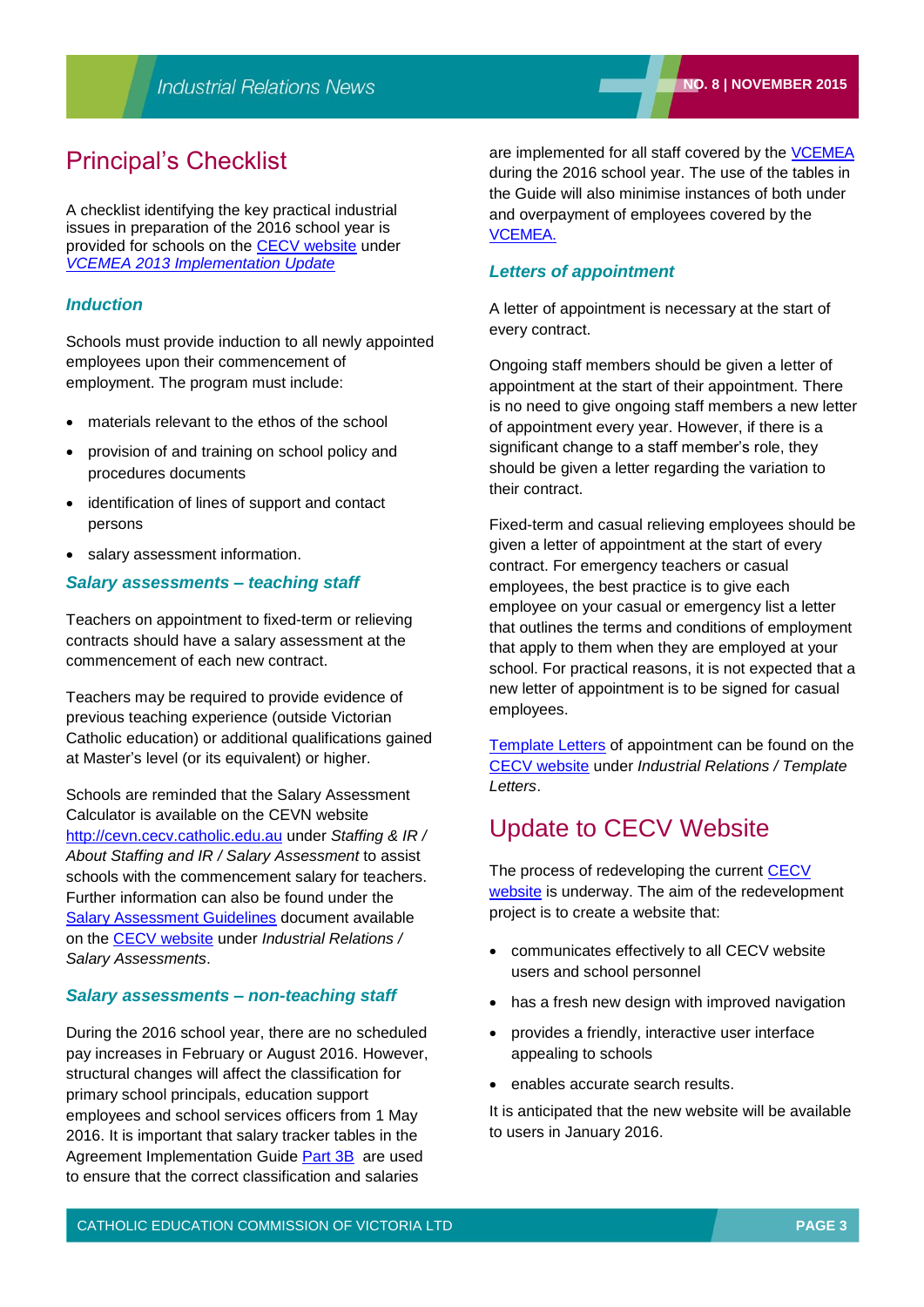## Category B Staff – Recall & End of Year

In relation to recall days and end–of-year procedures for Category B staff, schools should ensure their arrangements meet the requirements of the Guidance Note: [Recall and end-of-year](http://www.cecv.catholic.edu.au/vcsa/Implementation_Guidelines/Guidance%20Notes/Guidance_Note_Category_B_Recall_End_of_Year_Procedures.pdf)  [attendance](http://www.cecv.catholic.edu.au/vcsa/Implementation_Guidelines/Guidance%20Notes/Guidance_Note_Category_B_Recall_End_of_Year_Procedures.pdf) requirements – Category B employees, available from the CECV [website](http://www.cecv.catholic.edu.au/default.htm) under *Industrial Relations / 2013 Agreement Implementation. .*

#### *Recommended approach*

- Principals are not required to change arrangements for the finish dates for Category B staff that were in place in 2013, where those arrangements have been fair and workable.
- Principals should consult with Category B staff about the last day of attendance at the end of the school year.
- Category B staff should commence school holidays at the end of the year on or around the same day as teachers.
- Any requirement for Category B staff to work beyond the last day of attendance for teachers must be demonstrably based on a need to perform purposeful tasks which are relevant to the employee's normal duties.
- Subject to local arrangements, the recall allowance is generally only payable for recall days worked during the gazetted school holidays.

### Pro-Rata School Holiday Pay and Leave Loading

Circumstances may arise when an employee takes their entitlements to Long Service Leave (LSL) at half pay in conjunction with Leave without Pay (LWOP).

In accordance with Implementation Issues – *Half Pay Long Service Leave*, entitlements to public holidays, school holiday pay and annual leave loading that fall during periods of LSL at half pay are paid at the employee's ordinary rate of pay (substantive Full-Time Equivalent). This situation may result in the employee being required to repay an overpayment of

salary at the end of the school year, and the employee receiving no school holiday pay at the end of Term 4, 2015.

If a staff member with upcoming holiday pay is likely to be affected, it is recommended that the principal meet with the staff member to explain the situation.

If a staff member is taking LSL at half pay or leave without pay in 2016, it is recommended that the principal meet with the staff member to explain the situation, preferably before the leave commences.

By continuing to take school holiday pay (during Terms 1, 2 and/or 3) at half pay during school holiday periods, the employee will not have any overpayment issue at the end of the school year and will receive a payment for the Term 4 school holidays.

Further advice can be sought from your relevant diocesan Finance Office or from the CECV IR Unit.

### Government Paid Parental Leave

A reminder that schools may be responsible for administering the government paid parental leave scheme to eligible employees. Eligible employees are entitled to parental leave payments at the National Minimum Wage (currently \$657.00 per week before tax), for up to 18 weeks, to be paid in the employee's normal pay cycle. The government paid parental leave is in addition to any entitlement the staff member may have to maternity leave payment under the [VCEMEA.](http://www.cecv.catholic.edu.au/vcsa/Agreement_2013/VCEMEA_2013.pdf)

For further information on the processing of these payments, please contact the relevant diocesan Finance Department.

For further information about the government-paid parental leave scheme, please contact the [Department of Human Services.](http://humanservices-search.clients.funnelback.com/s/redirect?rank=1&collection=humanservices&url=http%3A%2F%2Fwww.humanservices.gov.au%2Fcustomer%2Fservices%2Fcentrelink%2Fparental-leave-pay&index_url=http%3A%2F%2Fwww.humanservices.gov.au%2Fcustomer%2Fservices%2Fcentrelink%2Fparental-leave-pay&auth=sMONezwwYeECzxhBfrQoOw&query=parental+leave&profile=humanservicesportfolio)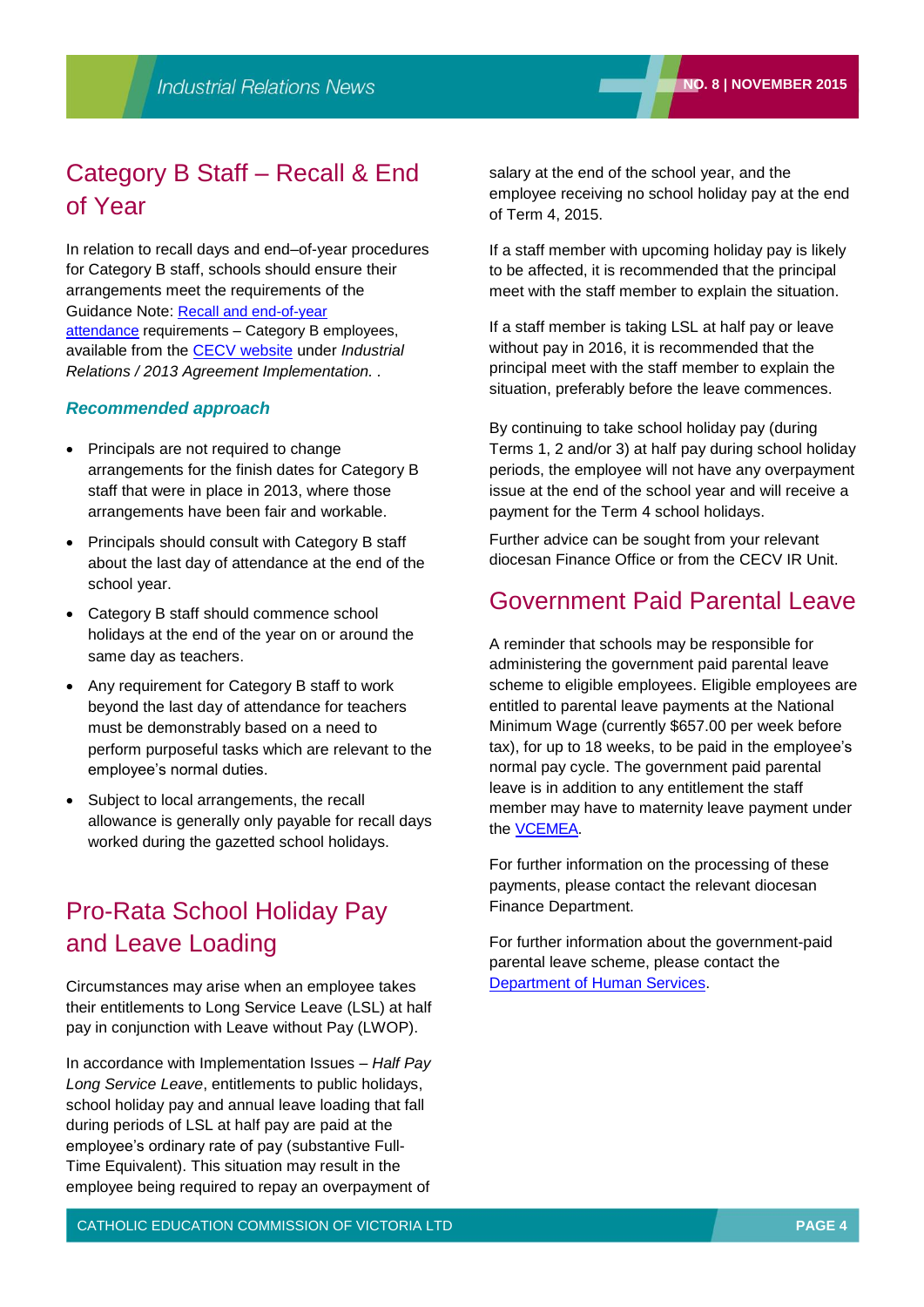### Employers' Duty of Care around End-of-Year Work Functions

The festive season is almost upon us. It is therefore timely to note that end-of-year functions organised or sanctioned by employers are held to be a work activity under Occupational Health & Safety and Workers Compensation legislation. Schools and their employees have a duty of care towards the safety and welfare of other workers and guests during these functions just as they do during ordinary working hours at the workplace. This applies no matter where or when the function is held. If there is no advertised end time for a work function and employees continue the celebrations at another venue after the work function this could potentially be seen as a continuation of the work function.

Employers may also be responsible for inappropriate behaviours at work functions including those out of hours; for example, bullying, sexual harassment or discrimination.

Unwelcome staff behaviour such as bullying or sexual harassment may result in:

- claims against the school for workers compensation
- damages against both the offending individual and the employer
- a WorkSafe investigation.

These claims have the potential to create ongoing relationship issues within the school and can be costly and damaging.

Principals need to be mindful of the workplace rights of employees whose behaviours are allegedly inappropriate or unwelcome. These behaviours do not absolve an employer's responsibilities around work-related social events, in particular in regard to the Responsible Service of Alcohol (RSA). Employers must ensure procedural fairness in the investigation of complaints regarding any alleged inappropriate behaviours.

In a recent decision of the Fair Work Commission (FWC), a team leader who swore at managers and sexually harassed colleagues on the night of his work Christmas party won his unfair dismissal case. The FWC criticised the employer for failing to:

- take responsibility for ensuring RSA
- properly communicate expected standards of behaviour
- investigate the inappropriate behaviour with procedural fairness.

(See full article in the [August edition](http://www.cecv.catholic.edu.au/vcsa/newsletters/IR%20News,%20No.%206%20Aug%202015.pdf) of the *Industrial Relations News.*)

The IR Unit provides the following tips to ensure staff safety at end-of-year work functions:

#### *Before:*

- Remind staff of their behavioural responsibilities (including those contained in school policies) in advance via email, and pin a reminder to the notice board.
- Audit the venue beforehand for possible hazards and cordon off potential risk areas if possible.
- Specify the function's start and finish times in advance and ensure that you stick to these times (in particular the finish time).
- Nominate an appropriate person to address any issues promptly and to bring the function to an end if necessary. This person should refrain from the consumption of alcohol during the function.
- Specify a dress code for the function such as smart casual. Open-ended footwear should be avoided.

#### *During:*

- Alcohol should be served only by the holder of a RSA certificate, ideally a professional bartender.
- A clearly intoxicated person should not to be served alcohol or allowed to access it.
- Last drinks should be served no less than 30 minutes prior to the end of the function.
- Low alcohol and non-alcoholic beverages including water should be readily available and displayed.

Finish the work function at the advertised time. Make attendees aware that all post-function activities are considered to be non-work related.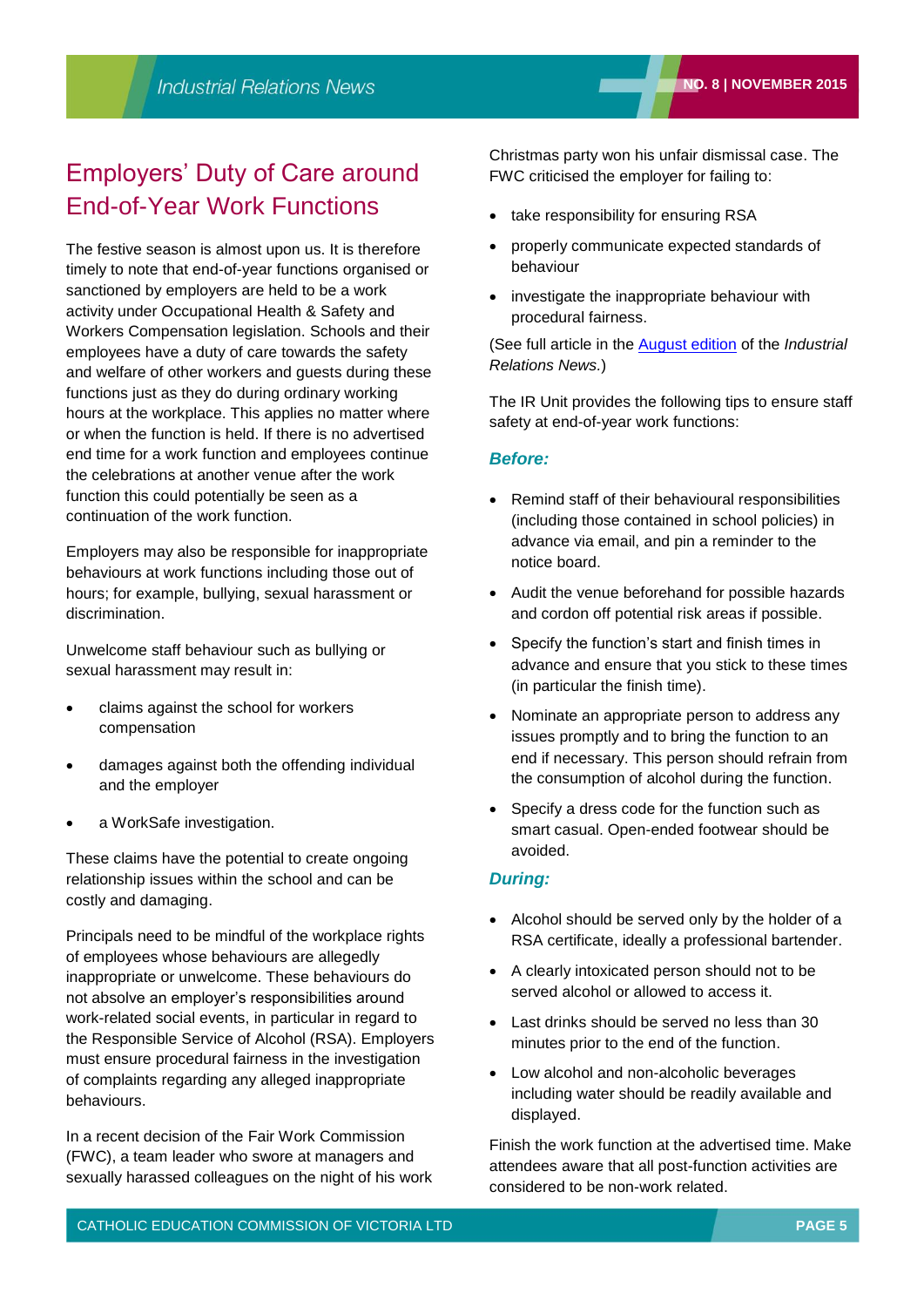#### *After:*

 Review the end-of-year function and determine where any improvements can be made in respect of the safety and welfare of workers and guests during this function and any other functions organised or sanctioned by the school.

### Part-time Teachers' Additional **Hours**

Principals should be familiar with the requirements and entitlements of part-time teachers when working additional hours.

#### *General obligations*

The number of hours of scheduled class time and duties (refer clause 56.3 of the [VCEMEA\)](http://www.cecv.catholic.edu.au/vcsa/Agreement_2013/VCEMEA_2013.pdf) of a parttime teacher shall be set out in writing at the time of employment or when any subsequent variation occurs (refer clauses 55.2 and 15 of the [VCEMEA\)](http://www.cecv.catholic.edu.au/vcsa/Agreement_2013/VCEMEA_2013.pdf).

Where a part-time teacher is required and agrees to work 'ad hoc' additional:

- class time
- hours that are regarded as professional expectations (refer clause 56.3(b) of the [VCEMEA\)](http://www.cecv.catholic.edu.au/vcsa/Agreement_2013/VCEMEA_2013.pdf) but in excess of what is reasonable or proportionally appropriate compared to full-time employees

then that teacher is entitled to be paid for each additional hour or part thereof as follows:

- at the normal part-time hourly rate of pay of that teacher; plus
- a loading of 18% for each additional hour or part thereof (clause 55.2 of the **VCEMEA**).

In such circumstances, there will be no proportional adjustment to any other entitlements (e.g. school holiday pay accruals) as the 18% loading is in lieu of such entitlements.

### *Calculation of 'part-time hourly rate of pay'*

The following examples illustrate how to calculate the applicable rate for both a T2–1 level primary teacher

and T2–1 level secondary teacher who are required to work ad hoc additional hours on their non-work day from 9.00 am until 12.30 pm, equating to 3.5 hours. Student contact hours at both schools commence at 9.00 am.

#### *Primary teacher*

Use the annual salary for the teacher concerned, (in this case a T2–1, which is \$75,940 per annum as at August 2015) and divide the annual salary by 52.18 to obtain the weekly salary (\$1,455.35 per week).

To obtain the hourly rate, the weekly salary is divided by 24.5 hours per week in 2015 (scheduled class time of 22.5 hours plus release time of 2 hours equals 24.5 hours).

The hourly rate as at August 2015 would be \$59.40. An 18% loading is then applied (i.e. multiply hourly rate by 1.18). For August 2015, the hourly rate that is payable for additional ad hoc hours is \$70.09.

The teacher in the example would therefore be paid \$245.32 for the 3.5 hours work.

#### *Secondary teacher*

Use the annual salary for the teacher concerned, (in this case a T2–1, which is \$75,940 per annum as at August 2015) and divide the annual salary by 52.18 to obtain the weekly salary (\$1,455.35 per week).

The hourly rate is obtained by dividing the weekly rate by 20 hours per week (scheduled class time).

The hourly rate as at August 2015 would be \$72.77 and with the extra 18% loading becomes \$85.87.

In this example, the teacher would be paid \$300.53 for the 3.5 hours work.

#### *Regular additional hours*

If an employer requires a part-time teacher to perform additional hours that are regular, at the same time each week and over an extended or fixed period, then those changes should be included in a variation of hours arrangement (see clause 15 of the [VCEMEA\)](http://www.cecv.catholic.edu.au/vcsa/Agreement_2013/VCEMEA_2013.pdf). In such circumstances, a proportional adjustment to other entitlements would apply (e.g. school holiday pay), but the loading of 18% would not apply.